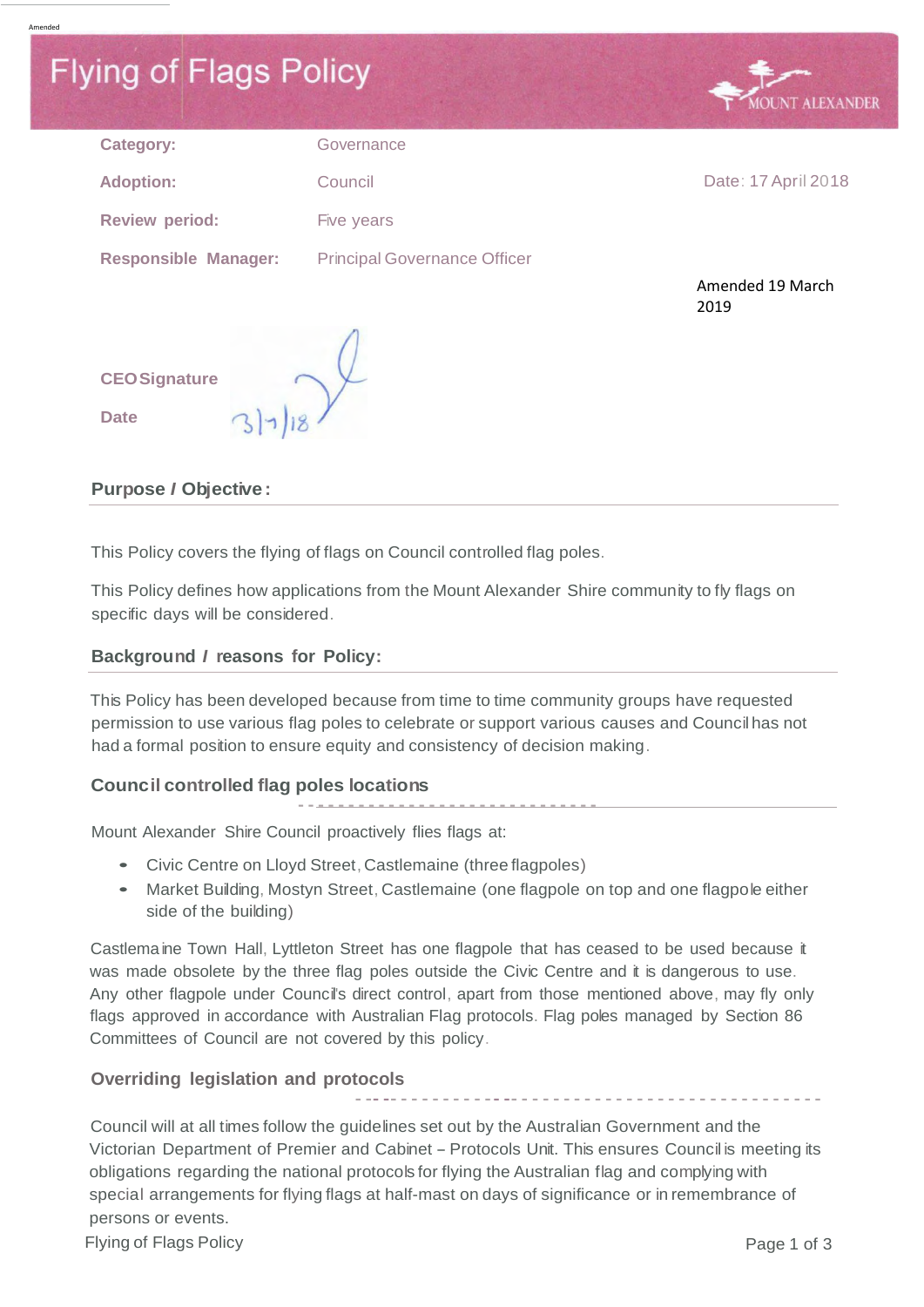

## **Policy content:**

# **Flags to be flown on Council controlled flag poles**

#### Civic Centre on Lloyd St. Castlemaine

These flagpoles are reserved for Council use. Only the Australian Flag, Aboriginal Flag and Torres Strait Island Flag will be flown on the three flag poles at this site.

#### Market Building, Mostyn Street Castlemaine

The Australian Flag will be flown on top of the Market Building and an information flag will be flown on the flag pole on the Barker Street side of the Market Building.

Unless otherwise approved from time to time in accordance with this Policy, an information flag will be flown on the flag pole located on the Hargraves Street side of the Market Building.

None of the flag poles identified in this Policy may be used to fly flags for commercial or decorative purposes and any flag flown that has not been approved in accordance with this Policy will be removed immediately by Council staff.

## **Community requests to fly flags**

Community requests for the flying of a flag on the flag pole located on the Hargraves Street side of the Market Building will be considered by Council subject to the following requirements:

- 1. An application must be made in writing and be submitted to Council no less than 2 weeks prior to the proposed start date for flying of the flag.
- 2. The application must be made by a resident or community group from within the Mount Alexander Shire.
- 3. The application must indicate how the flying of the flag would support one or more of the following :
	- a. The vision, values and strategies stated in the adopted Council Plan;
	- b. Recognition of a social, cultural, environmental, economic , political or historical matter of Local, State and/or National significance that has direct relevance to the Mount Alexander Shire community;
	- c. Encouragement of values that promote respect for all;
	- d. Encouragement of values that promote a sense of belonging and enhanced community life for all.
- 4. The application must indicate what period of time the flag is requested to be flown and the reasons for this. No flag shall be permitted to be flown for longer than seven days and Council reserves the right to determine the period of time that any approved flag may be flown.
- 5. Irrespective of any other requirement of this Policy, should there be a voting process enacted or be reasonably anticipated to be enacted by the State or Federal Government that requires or invites the citizens of Mount Alexander Shire to vote, then no flag associated with the matter to be voted on shall be permitted to be flown during that period.